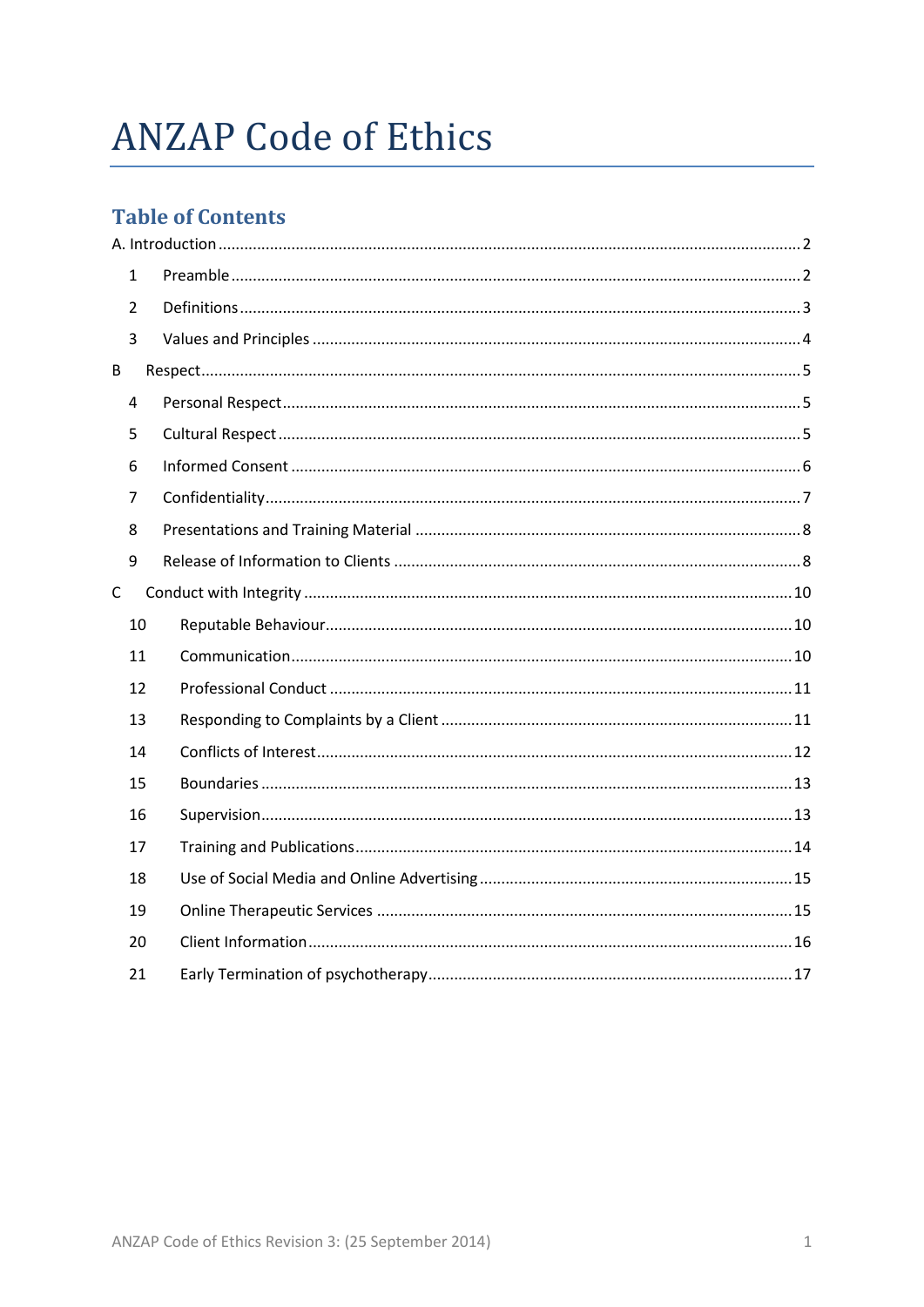## <span id="page-1-0"></span>**A. Introduction**

#### <span id="page-1-1"></span>**1 Preamble**

- 1.1 The Australian and New Zealand Association of Psychotherapists (ANZAP), seeks to cultivate and maintain the highest ethical standards. This Code of Ethics serves as a statement of those standards and as the means of communicating them to our membership and the community. This Code of Ethics of reflects the values and principles that are integral to psychotherapists, psychotherapy organisations and the practice of psychotherapy. This code outlines guidelines that establish minimum standards of ethical practice and conduct for, psychotherapists, supervisors and trainers within ANZAP, and for ANZAP as an organisation.
- 1.2 As an organisation, ANZAP aims to institute a professional structure that both protects and supports clients using the clinical services of its members and also the members themselves; actively protecting the integrity of relations with members, and promoting professional development and best practice.
- 1.3 Through its constitution and policies, ANZAP seeks to ensure the highest standard of governance, ethical guidelines for members and protections and standards of service for the clients of its members.
- 1.4 ANZAP strongly upholds this Code of Ethics and expects all members to adhere to it consistently from the commencement of their training and throughout their membership in ANZAP. The code applies to every member regardless of the type of membership or their role.
- 1.5 Commitment to the Code of Ethics includes agreement by members to comply with the procedures for investigation into ethical complaints, including cooperation with investigations of complaints against themselves or other psychotherapists. Members who breach the code of Ethics may be subject to complaints procedures and disciplinary action, including expulsion from ANZAP.
- 1.6 This code of ethics will continually be informed by new information and experience and will be formally reviewed and revised regularly as necessary for the ongoing development and growth of the organisation.
- 1.7 In addition to this code, the Ethics Committee of ANZAP may from time to time issue additional guidelines to expand on or explain this code in relation to particular situations or issues. Such guidelines shall be taken as adding to this code and have the same standing as the code itself.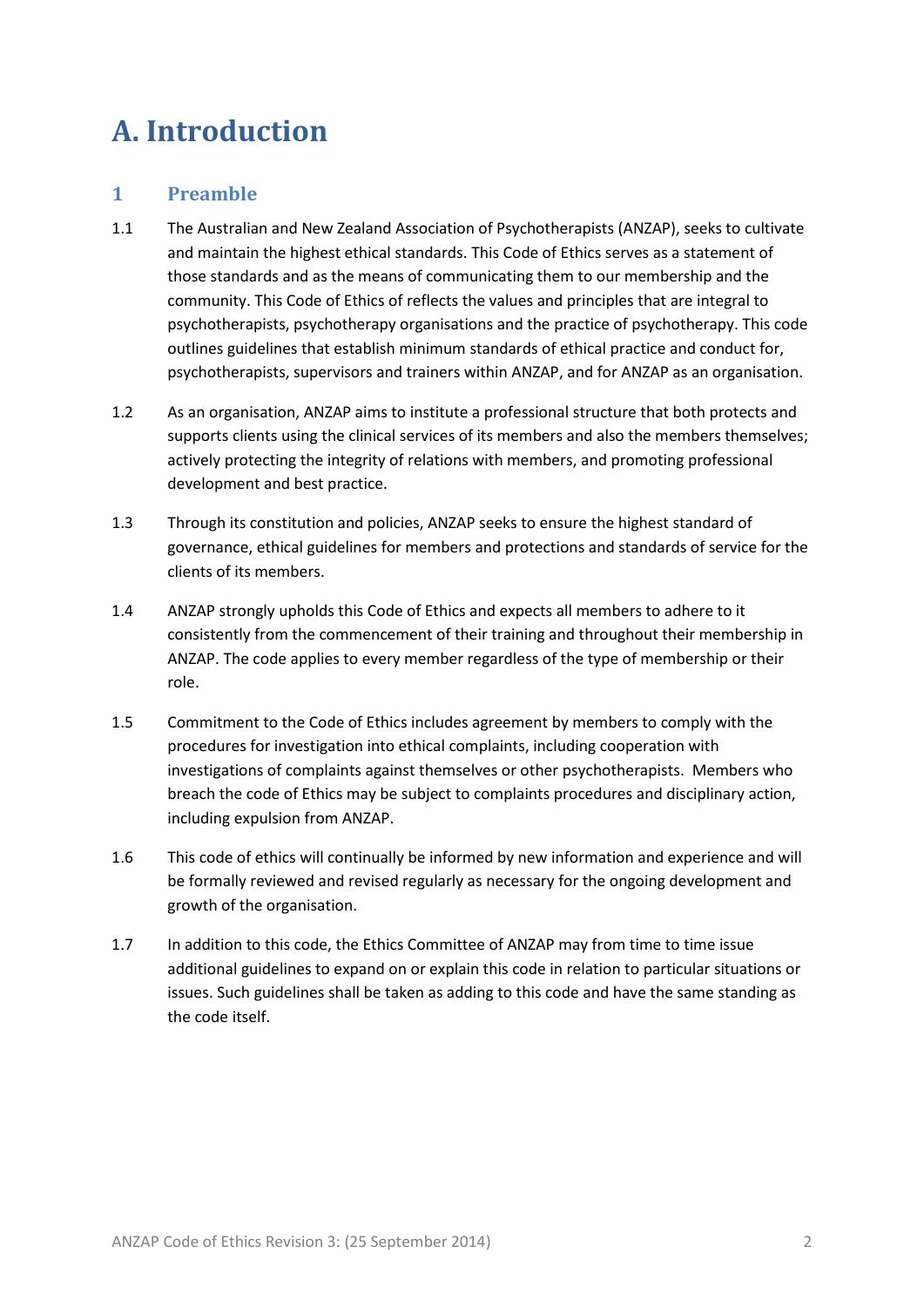#### <span id="page-2-0"></span>**2 Definitions**

- 2.1 **Member** means every person that is a member of ANZAP Provisional, Clinical, Associate, or Honorary Life member.
- 2.2 **Role** includes trainee, Psychotherapist, trainer/educator, evaluator, individual or group supervisor, researcher, manager, consultant, and ANZAP Board Member.
- 2.3 **Client** means a party or parties to a psychotherapeutic service involving teaching, supervision, research, or professional practice in psychotherapy. Clients may be patients, individuals, couples, dyads, families, groups of people, organisations, communities, facilitators, sponsors, or those commissioning or paying for the professional activity.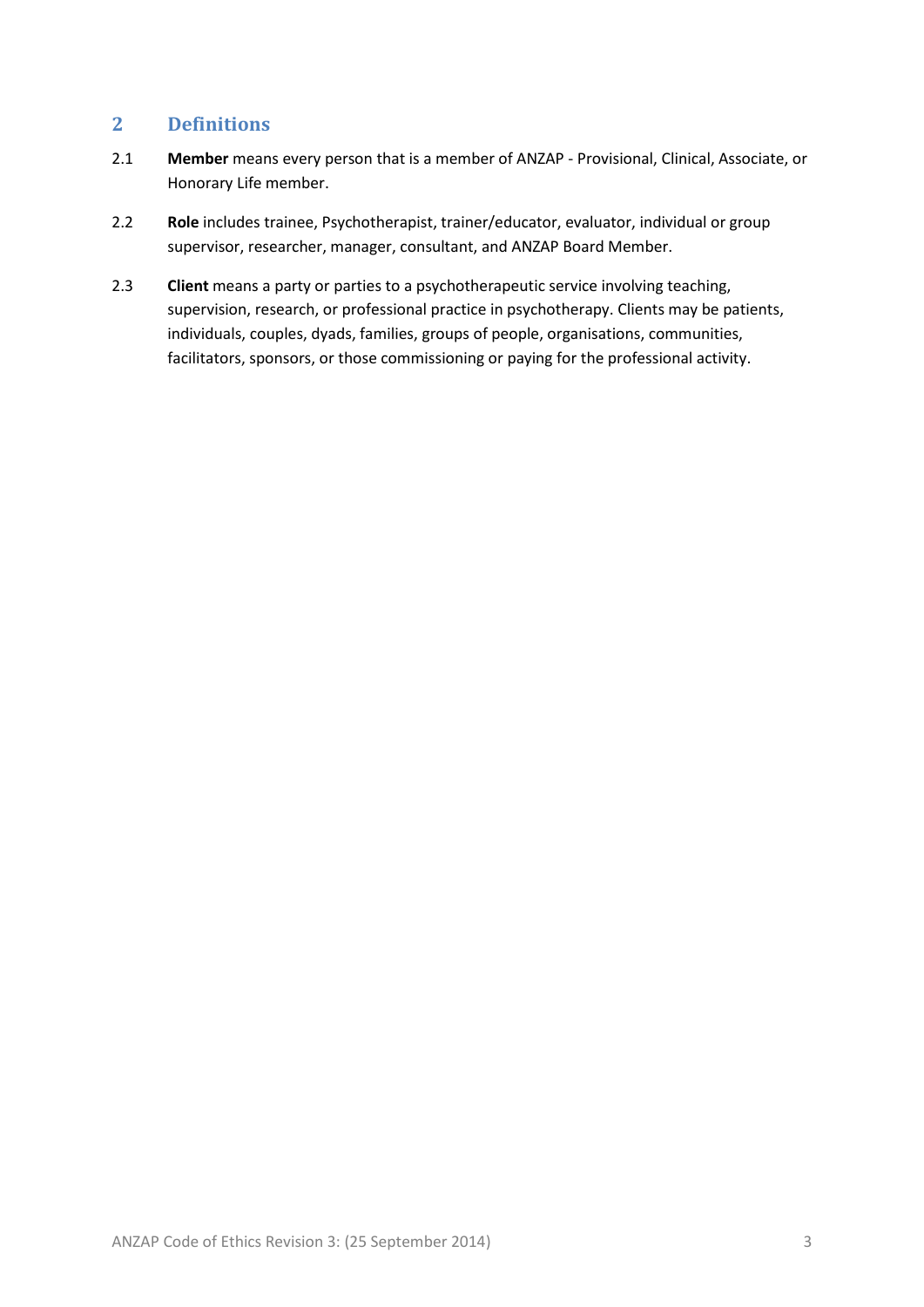#### <span id="page-3-0"></span>**3 Values and Principles**

- 3.1 ANZAP and its members are committed to demonstrating a culture in which the following values and principles can thrive:
	- 3.1.1 Respect for the essential humanity worth and dignity of all people;
	- 3.1.2 Honouring the trust placed in them by their clients and protecting the integrity of that relationship;
	- 3.1.3 Recognition of and respect for the cultural, religious, and sexual diversity among people and opposing discrimination and promoting fair and impartial conduct;
	- 3.1.4 Respect for the privacy of members and their clients and the preservation of the confidentiality of information obtained during the course of their work;
	- 3.1.5 Protection of members' rights and promotion of their responsibilities;
	- 3.1.6 Competence and good governance; and
	- 3.1.7 Abiding by the laws of the society in which they are situated.
- 3.2 These principles can be encapsulated in two overarching values: Respect and Integrity. While elements of the code can overlap between these values, all elements attempt to give expression to them.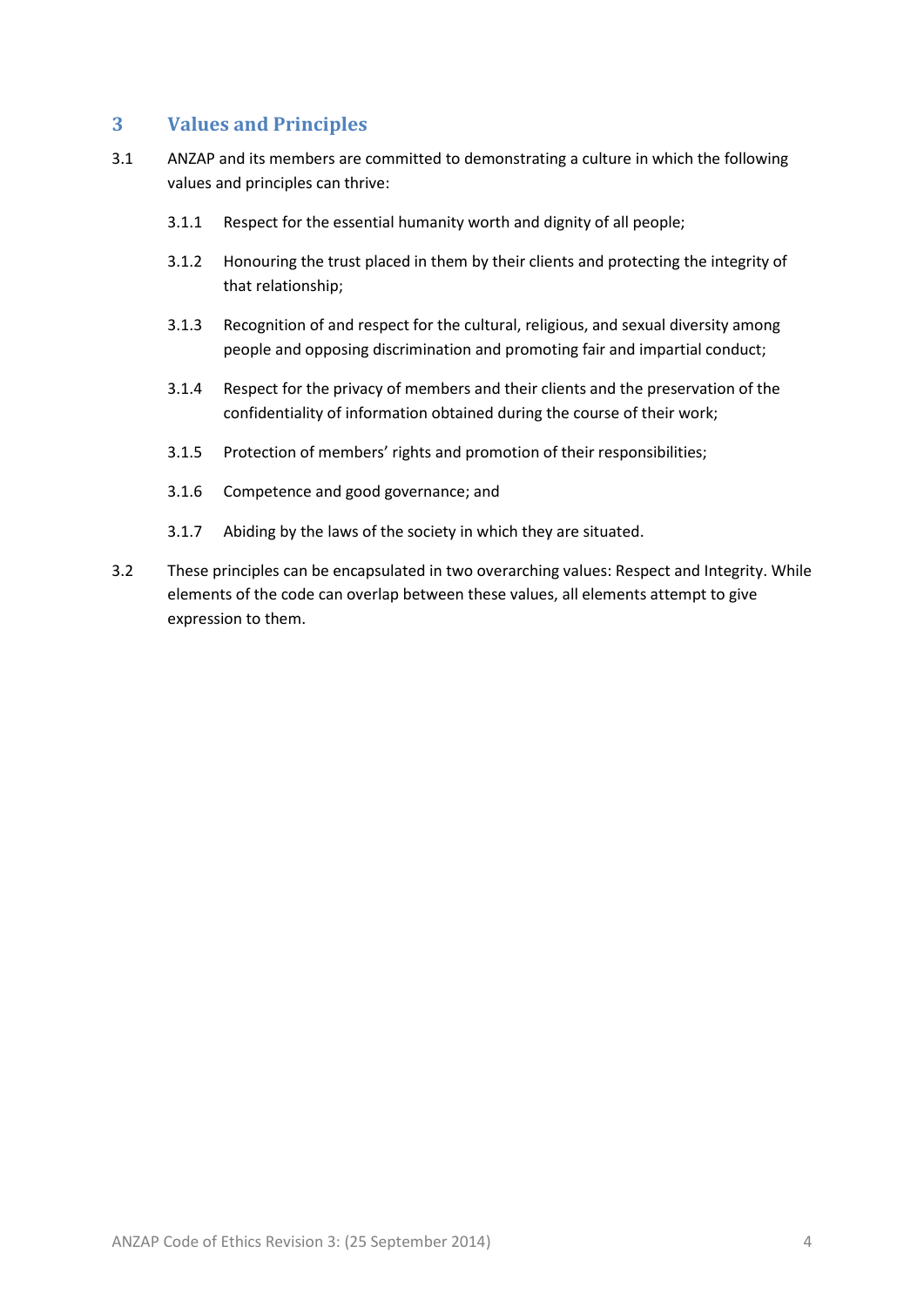### <span id="page-4-0"></span>**B Respect**

Respect is the demonstration of esteem for the rights and dignity of all people.

#### <span id="page-4-1"></span>**4 Personal Respect**

- 4.1 Members behave and communicate with others in ways that demonstrate and convey respect for other people and others' legal and moral rights. This should include avoiding actions and communications which might reasonably be deemed coercive or demeaning.
- 4.2 In relation to the collection of information from members, clients and supervisees, demonstrating respect includes, but is not limited to avoiding invasions of privacy or culturally sensitive material, and collecting only information relevant and necessary for the clinical or training service being provided.
- 4.3 Members maintain due consideration and regard for colleagues in psychotherapy and other professions, having particular regard to professional relationships and obligations.
- 4.4 Members work to ensure that dialogue and debate about theory and practice within ANZAP and with other colleagues is conducted in a professional and respectful manner.
- 4.5 Members do not promote their services directly to someone who is in psychotherapy with another practitioner.
- 4.6 Members treat any colleague who transgresses this Code of Ethics in a humanitarian manner.

#### <span id="page-4-2"></span>**5 Cultural Respect**

Culture includes and is not limited to ethnicity, age, disability, gender, religious and spiritual beliefs, gender identity, sexual orientation and socio-economic status.

- 5.1 Members recognise and respect cultural diversity among people and oppose discrimination, and oppressive and unjust behaviour.
	- 5.1.1 Members examine and acknowledge their own cultural values and recognise the ways in which the biases that arise from their own culture influence their interactions with each other and their clients.
	- 5.1.2 Members be aware that cultural factors influence health and illness.
	- 5.1.3 Members should consult appropriate advisors and/or refer clients on to others if they become aware their own cultural biases or preconceptions limit their therapeutic effectiveness.
- 5.2 Members act to not discriminate unfairly against people on the basis of ethnicity, age, disability, gender, religious or spiritual beliefs, gender identity, sexual orientation, socioeconomic status, or any other basis proscribed by law.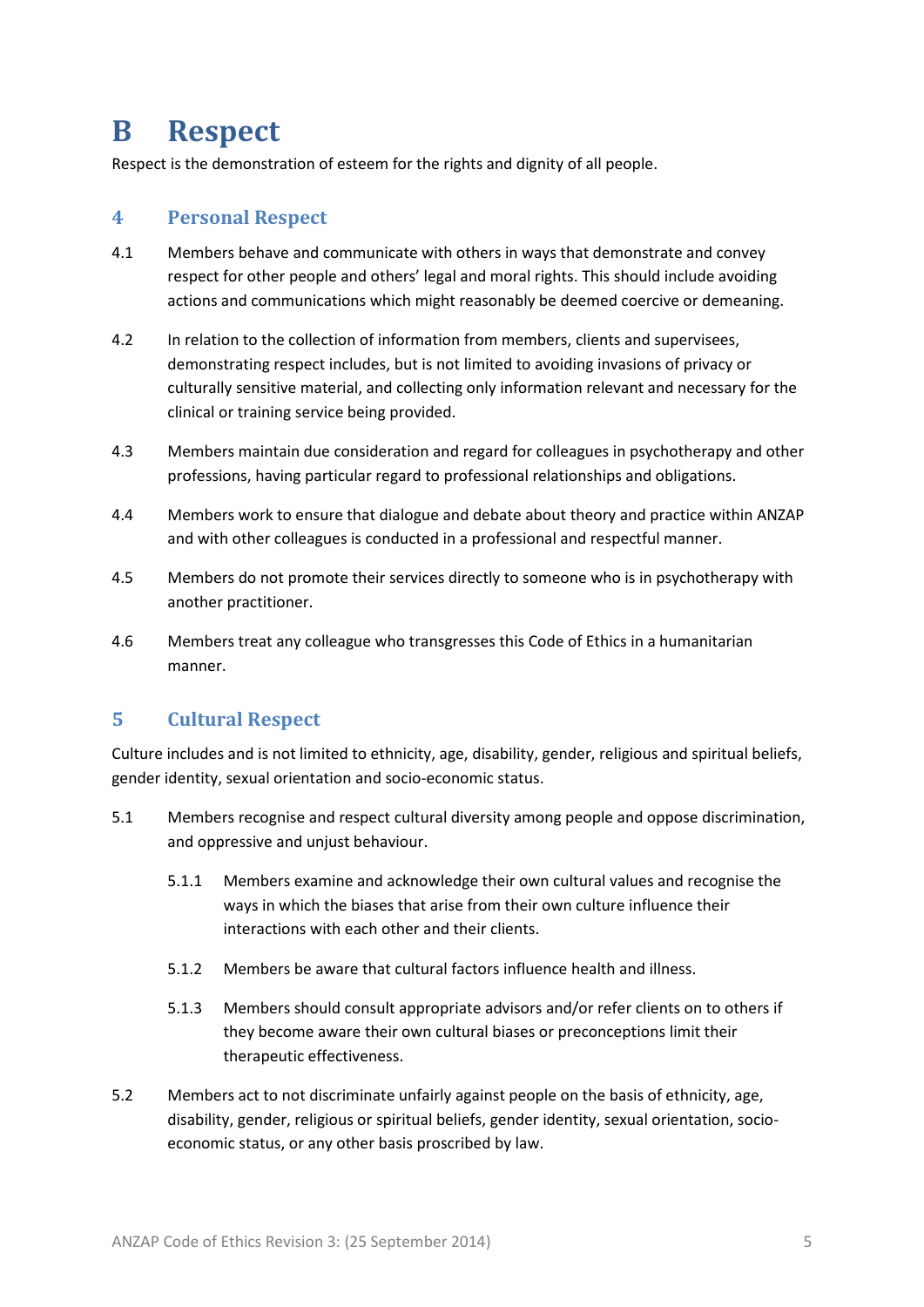- 5.3 Members practising in Australia recognise the multicultural values of Australia and the rights of all Australians to be active and equal participants in Australian society, free to live their lives and maintain their cultural traditions. Members practice should reflect this respect for these multicultural values.
- 5.4 Members practising in Australia give recognition and promote the advancement of the inherent rights, cultures and traditions of Aboriginal and Torres Strait Islander peoples as the first peoples of this land. Members use culturally appropriate practices and integrate these into their work in ways that ensure that issues of diversity and equality are valued, upheld and promoted.
- 5.5 Members practising in Aotearoa/New Zealand be familiar with *The Treaty of Waitangi*, use culturally safe practices and integrate these into their work in ways that ensure that issues of diversity and equality are valued, upheld and promoted.

#### <span id="page-5-0"></span>**6 Informed Consent**

- 6.1 Members must inform clients as fully as possible using plain language regarding the psychotherapy service or purpose for which consent is sought. Exceptions to this are where it is not reasonably possible to obtain informed consent, where an explicit exception has been agreed upon in advance, or where there is legal stipulation that consent is not required.
- 6.2 Informed consent implies that the person seeking therapy or training is fully informed of the processes and standards to be applied to the work. Achieving informed consent involves members:
	- 6.2.1 explaining what consent is being sought for the action, event, purpose and nature of the processes, disclosures or procedures a member intends using;
	- 6.2.2 elaborating and checking the client's understanding of reasonably foreseeable risks, implications, adverse effects, and possible disadvantages of the processes, disclosures or procedures for which consent is sought;
	- 6.2.3 explaining how information will be collected and recorded and how, where, and for how long, information will be stored, and who will have access to the stored information;
	- 6.2.4 informing clients about the extent of their participation, that they may decline to participate, and the options for and limitations of withdrawing once they have consented to what is being proposed. This includes explaining to clients what the reasonably foreseeable consequences would be if they decline to participate or withdraw from the proposed procedures;
	- 6.2.5 clarifying the frequency, expected duration, financial and administrative basis of the psychotherapy;
	- 6.2.6 informing clients about confidentiality and the limits to confidentiality; and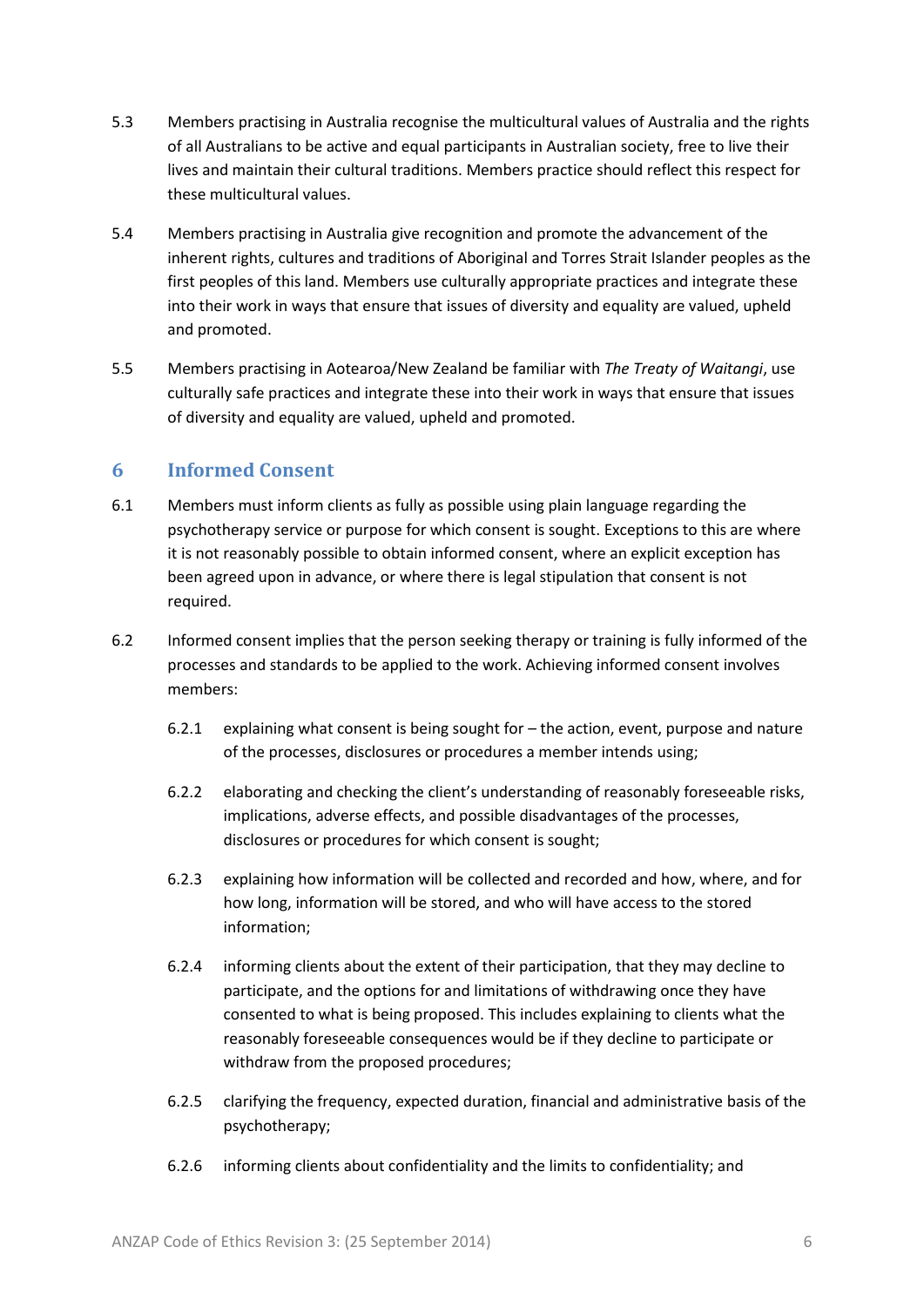- 6.2.7 making clear, where necessary, the conditions under which the psychotherapy services may be terminated.
- 6.3 Members must ensure that they have informed consent from clients in circumstances where clients are agreeing to processes, disclosures or procedures relating to psychotherapy services provided by members. This includes:
	- 6.3.1 provision of psychotherapy itself;
	- 6.3.2 situations where a Third Party contracts the therapeutic service;
	- 6.3.3 the use of clinical or case material in presentations to others such as during training; and
	- 6.3.4 research and publication.
- 6.4 Where a client's capacity to give consent is, or may be, impaired or limited (for example with children or young people), the consent of people with legal authority to act on behalf of the client must be obtained whilst also attempting to obtain the client's own consent as far as practically possible.
- 6.5 Where, by law, client consent is not required, the processes and procedures outlined above for obtaining informed consent should still be followed as far as practically possible.
- 6.6 The informed consent provisions of this code must also be followed in instances where a client alleges misconduct by another therapist. The client should be fully apprised of the options and procedures for making a complaint.

#### <span id="page-6-0"></span>**7 Confidentiality**

- 7.1 Members are to ensure that confidentiality is maintained in relation to any information about other members, clients, supervisees, and trainees obtained as a result of that member's role within ANZAP (e.g. being an office-bearer).This applies to verbal, written or recorded material and to accessing, storage, dissemination and disposal of information.
- 7.2 Clients should be informed about confidentiality and the limits to this at the outset of the professional relationship, and as regularly thereafter as is reasonably necessary.
- 7.3 The circumstances warranting breach of confidentiality are limited as follows:
	- 7.3.1 where the relevant client or a person with legal authority to act on behalf of the client has given consent for the breaking of confidentiality;
	- 7.3.2 where there is a legal obligation to disclose information;
	- 7.3.3 if there is an assessed immediate risk of significant harm to the client or to an identifiable other person or persons for which disclosure to a third party is necessary to ensure their safety. This includes risk of significant harm to a child;
	- 7.3.4 where to not do so may be detrimental to the prosecution of serious crime;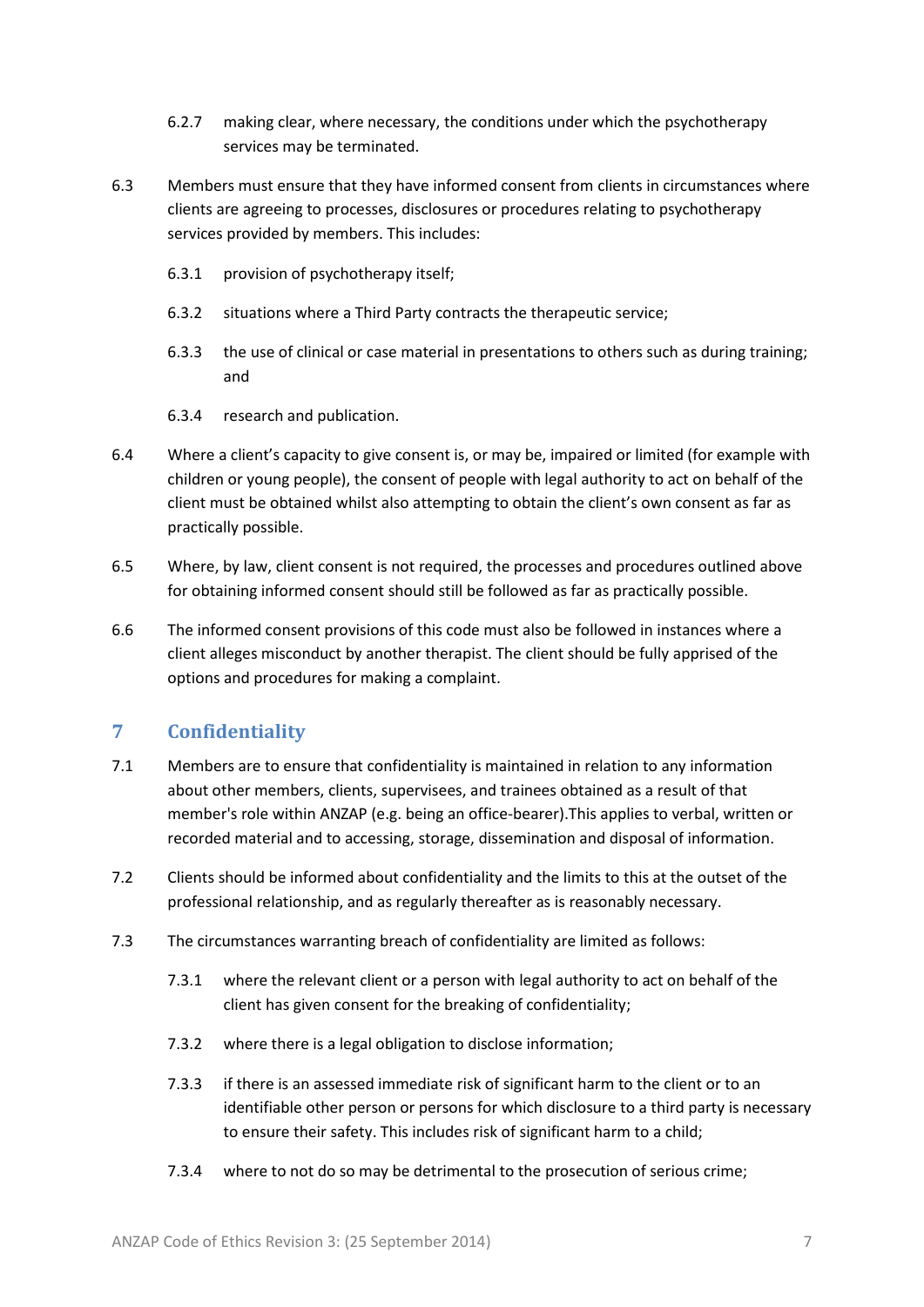- 7.3.5 where to not do so may be detrimental to public safety;
- 7.3.6 in the defence of an action or complaint, legal or ethical, by a client against a member.
- 7.4 Where circumstances warrant a breach of confidentiality, attempts should be made where reasonably practical to obtain the client's consent and collaboration before undertaking the breach.
	- 7.4.1 Where practical, a supervisor or senior colleague should be consulted before taking such action.
- 7.5 Requirements to maintain confidentiality continue after a client's death unless there are overriding legal considerations.

#### <span id="page-7-0"></span>**8 Presentations and Training Material**

- 8.1 Clients must not be observed or listened to by anyone other than their psychotherapist without the client having given informed consent. This applies to supervision, direct observation and to any form of audio-visual recording.
- 8.2 Members must acknowledge and advise the client that they have the absolute right to withdraw consent for any presentation at any time and take all reasonable steps to comply with this request even if this causes the member disadvantage.
- 8.3 Where consent is sought for presentation of clinical or case material for presentations, professional development or seminars the ANZAP guidelines for presentations must be followed.
- 8.4 Members must consider dual relationship implications in using clinical material and ensure that the use of such material will not adversely impact on the therapeutic relationship.
- 8.5 Members are required to take corrective action, which may include stopping use of the clinical material where the client referred to becomes distressed or withdraws consent.
- 8.6 Notwithstanding client consent, Members must take steps to protect their client. They must:
	- 8.6.1 de-identify as much of the material as possible;
	- 8.6.2 use only the material necessary for the presentation;
	- 8.6.3 disguise as far as possible those characteristics that are unique. (*NOTE: It is recognised that it may be some unique characteristics that are the reason for the presentation and therefore with appropriate consent those characteristics will be disclosed.*)

#### <span id="page-7-1"></span>**9 Release of Information to Clients**

9.1 Unless there are reasons imposed by legislation or where it can cause damage to do so, members will not refuse any reasonable request from clients, or former clients, to access their client file records for which the Member has professional responsibility. (*Australian*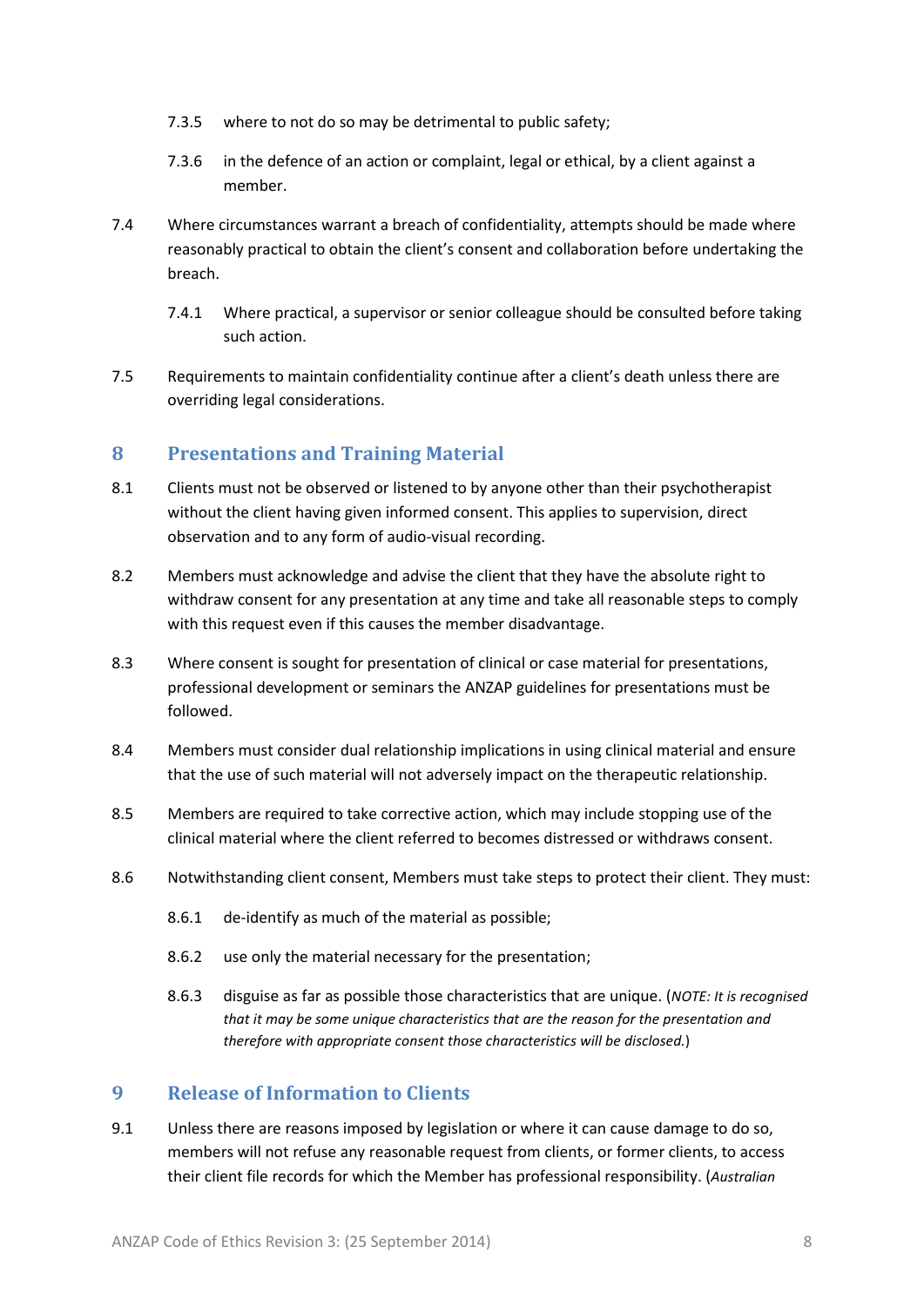*Members have particular and defined responsibilities under the Australian Privacy Act, especially Australian Privacy Principle 12 in relation to this*).

9.2 Having regard for possible impacts on a client of reading their notes, Members should offer arrangements to support the client in this process such as offering to sit with them when they are reading and/or discussing the experience with them afterwards.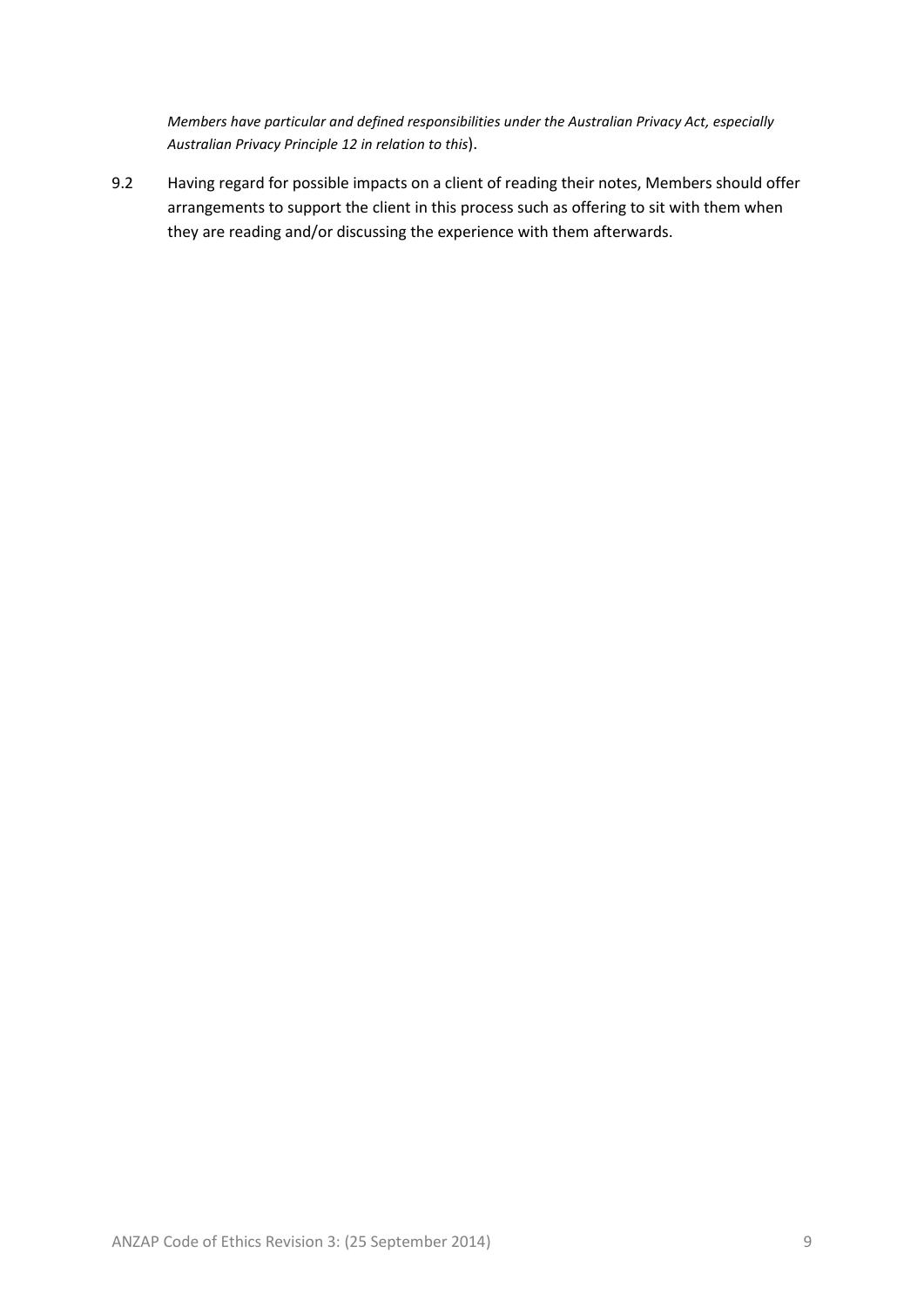## <span id="page-9-0"></span>**C Conduct with Integrity**

Integrity is conducting oneself in a manner to maintain appropriate standards of behaviour. Operating with integrity ensures members work with competence to provide benefit, do no harm, appropriately exercise power and honour their position of trust in relation to their clients.

#### <span id="page-9-1"></span>**10 Reputable Behaviour**

- 10.1 Members are to avoid behaving in disreputable ways that reflect negatively on either their practice as a psychotherapist or on the profession or discipline of psychotherapy.
- 10.2 Members must not act so as to bring ANZAP into disrepute.
- 10.3 Where a member obtains information about, or reasonably suspects, serious professional misconduct by another member of the association, the member must take action by notifying the ANZAP Ethics Committee.
- 10.4 Members must not conduct therapeutic interviews with clients or anybody else as entertainment:
	- 10.4.1 Entertainment includes but is not limited to: Television programs, Internet presentations, internet blogs, and Radio Programs); and
	- 10.4.2 A client cannot release a member from this obligation.
- 10.5 Members are to be honest in their financial dealings, including making proper financial arrangements with clients and, where relevant, third party payers. Such arrangements should include provision of a reasonable period of notice regarding fee increases and avoidance of financial arrangements which may adversely influence the psychotherapy services provided.
- 10.6 Members are not to receive any remuneration, or give any remuneration for referring clients to, or accepting referrals from, other people including professionals for professional services

#### <span id="page-9-2"></span>**11 Communication**

- 11.1 Members undertake to communicate as honestly and clearly as possible in the context of their psychotherapy work. Where any misrepresentation is made, they must take reasonable steps and within a reasonable timeframe correct any such misrepresentation made by them or about them in their professional capacity.
- 11.2 Members take reasonable steps to correct any misconceptions held by a client about the psychotherapist's professional competencies.
- 11.3 Statements made by members in announcing or advertising the availability of psychotherapy services, products or publications must be honest, accurate and complete.
- 11.4 Members must not use testimonials or purported testimonials about their service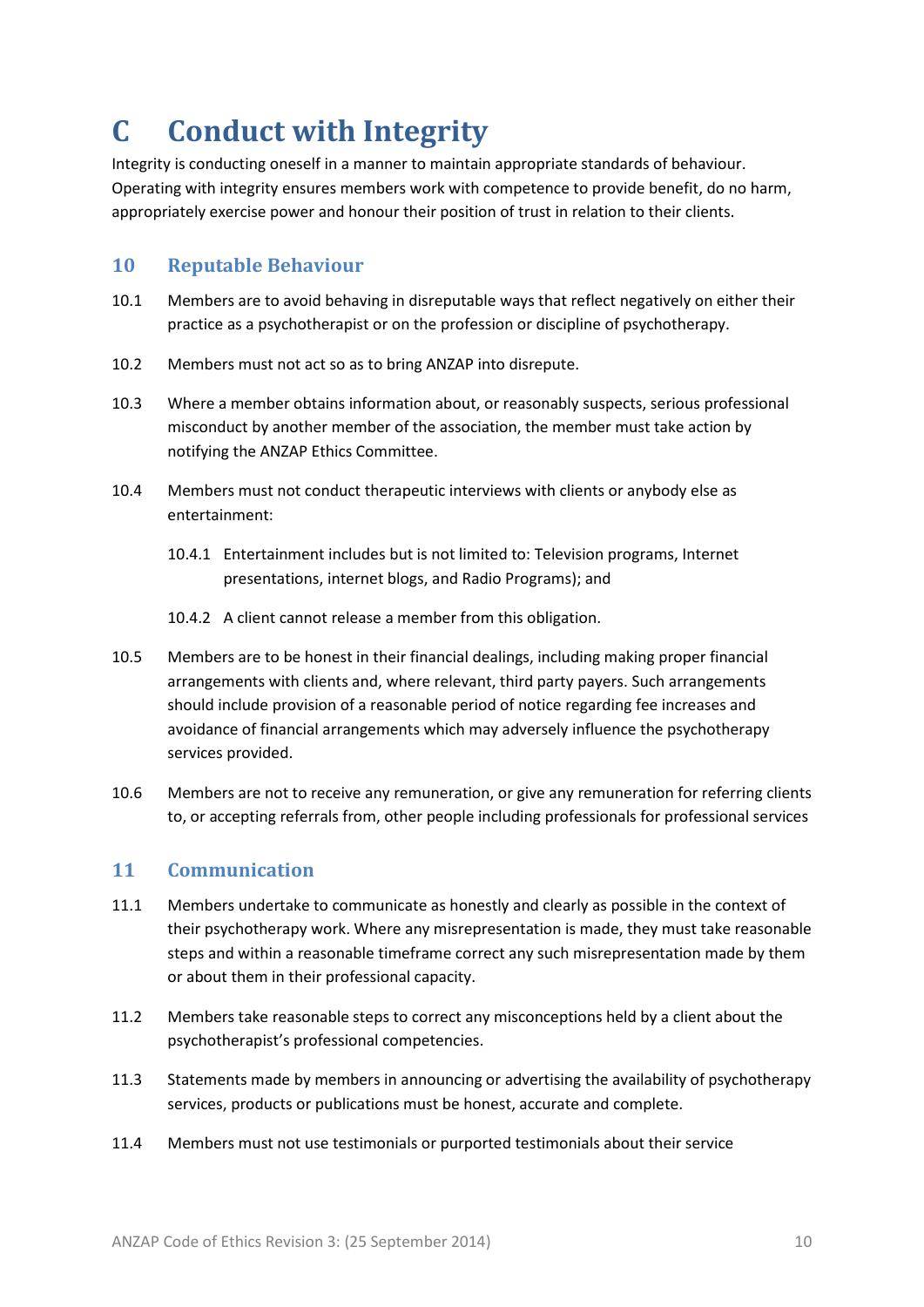#### <span id="page-10-0"></span>**12 Professional Conduct**

- 12.1 Members maintain and develop their competence throughout their professional lives by engaging in activities such as continuing professional education, supervision and personal psychotherapy and conduct their professional lives with integrity.
- 12.2 Members take all reasonable steps to promote good and avoid harm to their clients as a result of the therapy process. In the event of harm being found to be done, members take responsibility for acknowledging that harm as well as appropriate responsibility for restitution or reparation.
- 12.3 Members assess and monitor their own level of competence, work within those limits and refer where necessary.
	- 12.3.1 Work with children requires specialist knowledge and training. Members should only undertake psychotherapeutic work with children after meeting appropriate training standards and recognised skill.
	- 12.3.2 Working with young people requires appropriate skill and/or experience and members should only undertake psychotherapeutic work with young people where they have the appropriate training and/or skill and experience to do so.
	- 12.3.3 Work with couples requires appropriate training and/or experience. Members should only undertake psychotherapeutic work with couples where they have the appropriate training and/or experience and are qualified to do so.
- 12.4 If a client requires additional services in conjunction with psychotherapy members should bring this to the client's attention.
- 12.5 Members should monitor their own physical and emotional capacities and functioning and seek professional help and/or refer when their functioning is impaired to the extent it significantly affects the on-going welfare of their client(s).

#### <span id="page-10-1"></span>**13 Responding to Complaints by a Client**

- 13.1 Members must respond promptly and appropriately to any complaint from their clients and seek to repair the situation.
	- 13.1.1 Members should remedy any harm they may have caused and prevent any further harm.
	- 13.1.2 Members should discuss the complaint in supervision to ensure they have taken all appropriate steps.
	- 13.1.3 Where the client is not satisfied with the efforts of the member to remedy the situation, the member should advise the client of the procedure to make a formal complaint.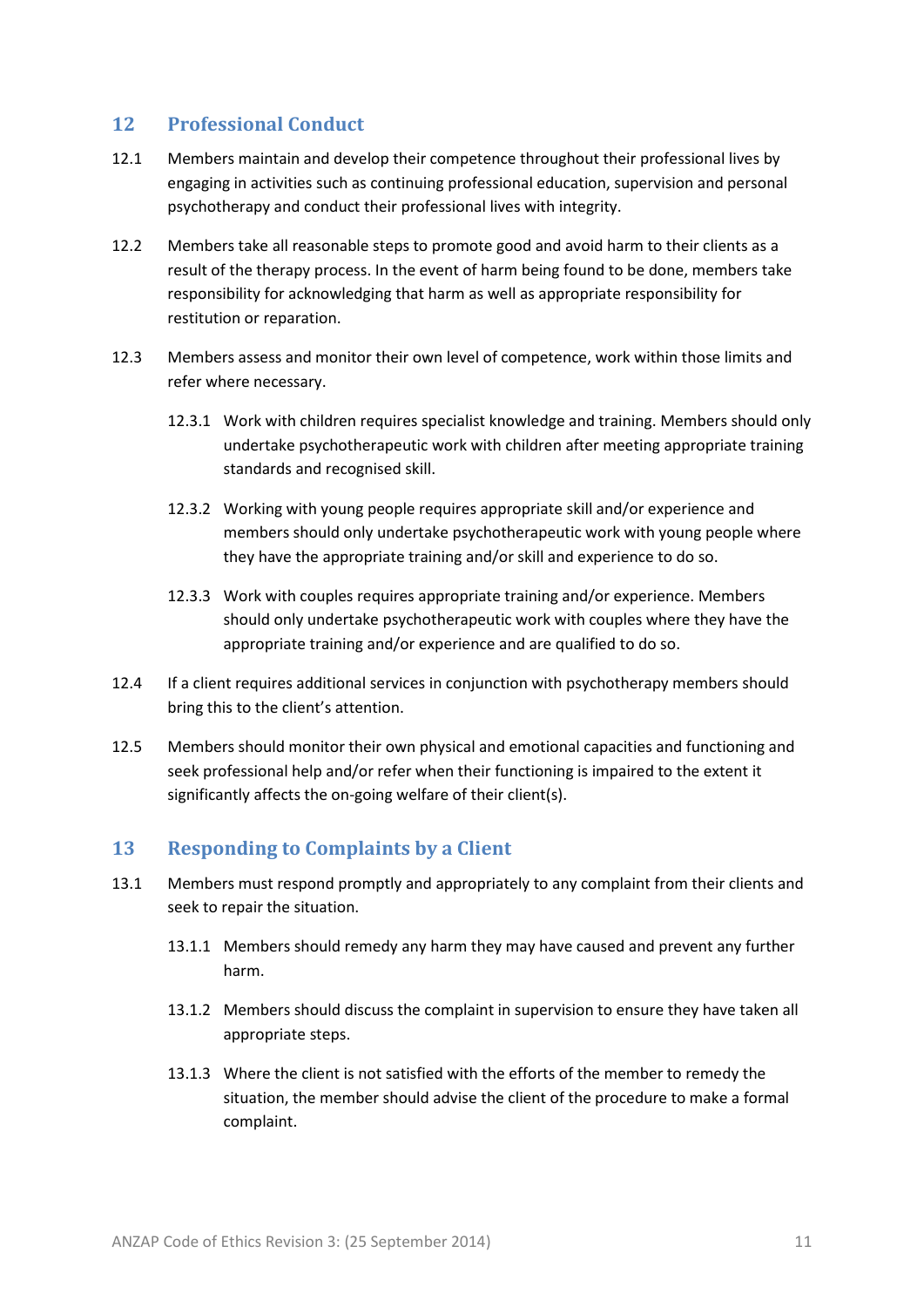- 13.1.4 In any situation of a client threatening to make a formal complaint or proceeding to make a formal complaint to ANZAP or any other professional body, the member must act with absolute integrity, not seek to dissuade or hinder the client from making a formal complaint.
- 13.2 The welfare of clients and the standing of the profession, must take precedence over a psychotherapist's self-interest and the member is required to act accordingly.
- 13.3 Members must cooperate with ethics investigations and proceedings instituted by ANZAP as well as statutory bodies that are charged by legislation with the responsibility to investigate complaints against Members.
- 13.4 Members do not lodge, or endorse the lodging, of trivial, vexatious or unsubstantiated ethical complaints against colleagues.

#### <span id="page-11-0"></span>**14 Conflicts of Interest**

Conflicts of interest, including dual and multiple relationships may be among the most controversial of all issues in psychotherapy.

Dual relationships and multiple relationships occur when members are in more than one role in relation to each other and/or their clients. (e.g. a member of the ANZAP Management Committee in relation to members, an ANZAP subcommittee in relation to members, roles that might involve a mix of being therapist, supervisor, teacher, assessor, manager, consultant, facilitator, assessor, theorist, researcher or presenter). Dual roles and relationships are rarely neutral.

Multiple relationships can also occur when a member provides therapeutic services to more than one client at the same time and where those clients have an independent relationship. (e.g. seeing two members of a couple, or people who work in the same small team, or friends who congregate at social events together, or a supervisor whose supervisee is seeing a member of the same family as one of their clients).

Third party relationships occur when the therapeutic service is contracted by a third party. (e.g. the service is paid for by an employer, insurance company or parent.) Members need to understand their professional obligations in these situations.

- 14.1 Members must disclose to all relevant parties, any dual or multiple relationships that cannot be avoided and the potential negative impact of such multiple roles.
- 14.2 Members who discover that they are performing multiple roles promptly seek to resolve any conflicts in a manner that is least harmful to the client.
- 14.3 When conflicts of interest occur members will:
	- 14.3.1 clarify the extent of the conflict in relation to this Code;
	- 14.3.2 consult their supervisor and/or a senior Psychotherapist;
	- 14.3.3 inform all parties of the Psychotherapists' ethical responsibilities;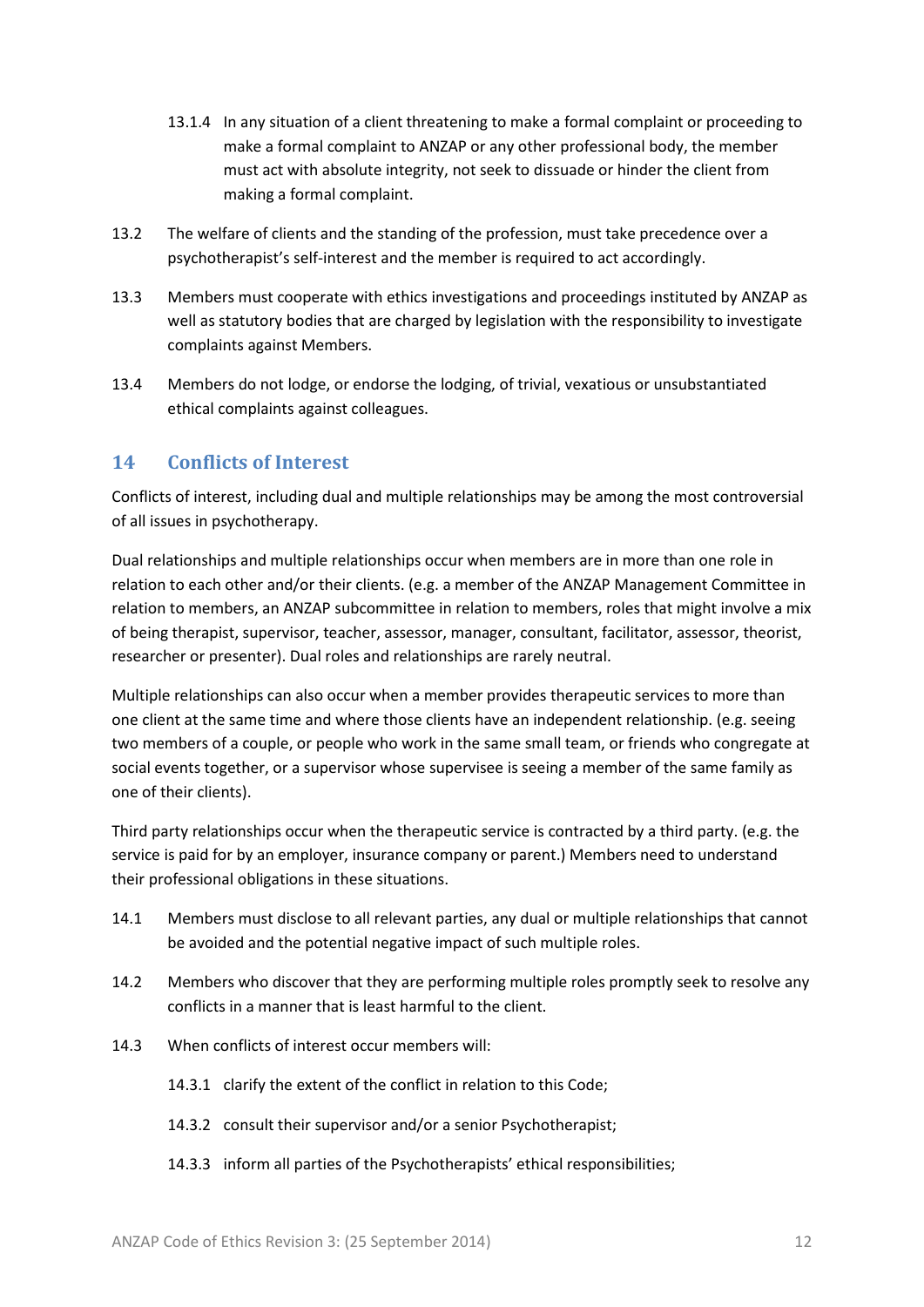- 14.3.4 uphold this Code and seek a constructive resolution;
- 14.3.5 identify the limitations and explain these to each client in advance; and
- 14.3.6 obtain each client's explicit acceptance of these limitations.

#### <span id="page-12-0"></span>**15 Boundaries**

Boundaries in therapy refer to the elements that define the limits of the therapeutic relationship, often referred to as the 'therapeutic frame'. Boundary crossings and boundary violations are two types of boundary issues that can arise during the course of therapy. A boundary crossing is a deviation from usual therapeutic activity that is essentially harmless, non-exploitative, and possibly supportive of the therapy itself, such as self-disclosures, non-sexual physical contact, contact outside of the normal therapy session or small gift giving. In contrast, a boundary violation is harmful or potentially harmful, to the client and the therapy. Boundary violations frequently constitute exploitative dual relationships such as sexual contact. Boundary crossings and boundary violations may arise from the therapist or from the client, but at all times it remains the therapist's responsibility to maintain appropriate boundaries.

- 15.1 Members are responsible to manage boundaries as effectively as possible, including monitoring themselves and the therapy process.
- 15.2 It is always the responsibility of the therapist to set and maintain appropriate professional boundaries to minimise the risk of exploitation or harm of clients.
- 15.3 Members are to seek supervisory help if there has been a boundary violation by them or there is a danger of boundaries being violated.
- 15.4 Sexual relations between members and client, trainer and trainee, supervisor and supervisee constitute unethical behaviour.
- 15.5 A sexual relationship with a former client or their close relation is always considered to be unethical.

#### <span id="page-12-1"></span>**16 Supervision**

- 16.1 Members are responsible to obtain adequate supervision of their work. (*NOTE: This may take the form of individual supervision or as part of a peer supervision group.*)
- 16.2 Where possible, supervision should be independent of managerial relationships.
- 16.3 Supervisors are required to have training in supervision.
- 16.4 Supervisors are responsible to inform and educate supervisees about their ethical responsibilities to clients.
- 16.5 Supervisors have a responsibility to model and promote an awareness of and an adherence to the provisions of this Code of Ethics.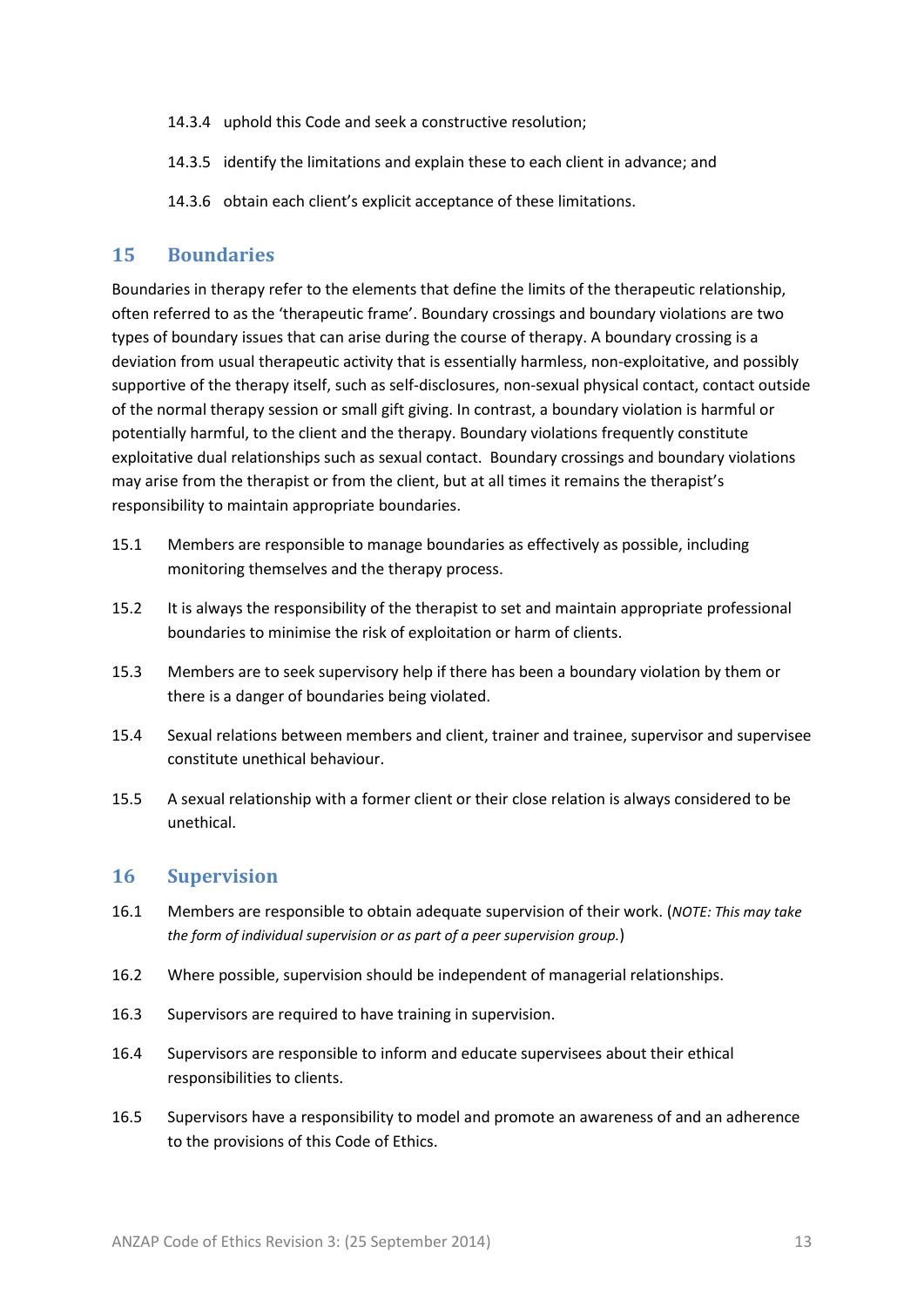- 16.6 Supervisors are expected to monitor the welfare of the supervisee, ensuring compliance with the relevant legal, ethical, and professional guidelines for professional practice and monitoring the contracted achievements and the professional development of the practitioner.
- 16.7 Supervisors are to be guided by the principle of confidentiality within the supervisory relationship.
- 16.8 Supervisors are responsible to relate in a respectful manner to supervisees.
- 16.9 Supervisors must not exploit supervisees in financial, sexual, emotional, academic or any other ways.
- 16.10 Supervisors must not also engage their supervisees in personal psychotherapy.
- 16.11 Supervisors who advise their supervisees in more than one capacity (for example as trainer, evaluator, individual supervisor, manager, consultant or supervisor to a board) shall, as far as possible, make the differing roles explicit and reduce conflicting role interests.
- 16.12 Where a training supervisor has previously been engaged by a trainee, for therapy or professional supervision as a practitioner, whether ongoing or terminated, the training supervisor must ensure that the Director of Training and Ethics Chair are both advised of this dual role and ensure that all reasonable steps taken to minimise any dual role conflicts.
	- 16.12.1 The training supervisor, Director of Training, Ethics Chair and, if appropriate, the trainee will agree to a process to monitor the situation to assist in minimising the risks of dual relationship boundary violations.
	- 16.12.2 The Director of Training will ensure that all trainees are advised of this requirement and agree to the revelation of the existence of the prior therapeutic relationship in order to participate in ANZAP training.
- 16.13 It is recognised that training supervisors may need to share information with colleagues in relation to students (e.g. matters pertaining to progress in the training program or matters relating to safety). This requirement should be clearly outlined within the supervisory agreement and limited to that information necessary for the purpose.

#### <span id="page-13-0"></span>**17 Training and Publications**

- 17.1 Members who provide education and training should acquire the skills, attitudes and knowledge required to be competent teachers and facilitators of learning, and to undertake activities to maintain training competence.
- 17.2 Members who are trainers and learning supervisors shall only offer courses and provide supervision in areas in which they have the requisite competence and experience.
- 17.3 Members who are trainers shall ensure that the training programs and the learning experiences offered are in accordance with the currently valid educational guidelines and those of other acknowledged associations (e.g. PACFA).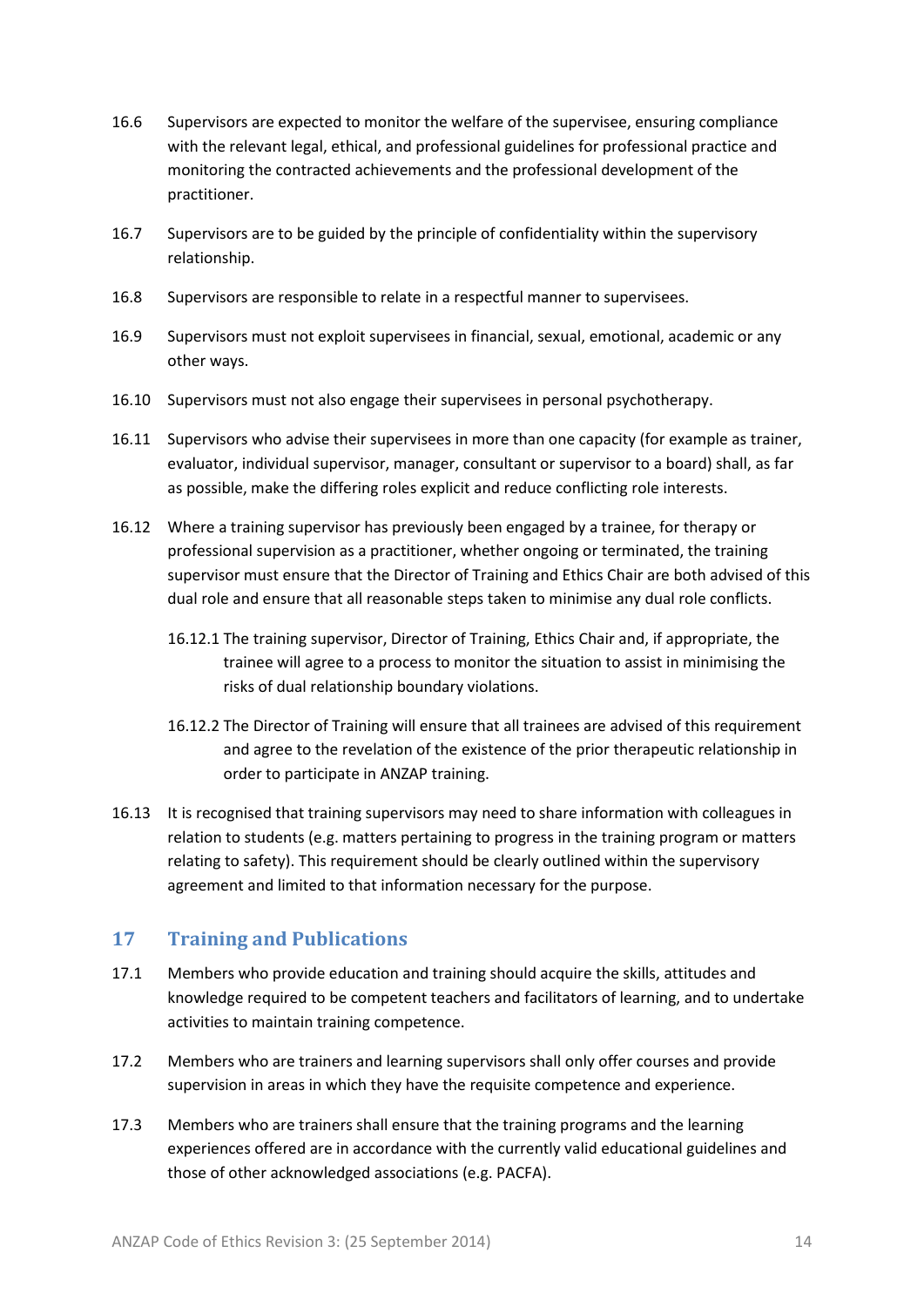- 17.4 Members who are trainers are responsible to inform and educate trainees and supervisees about their ethical responsibilities to clients. They have a responsibility to model and promote an awareness of and an adherence to the provisions of this Code of Ethics.
- 17.5 Members who are trainers are responsible to relate in a respectful manner to trainees.
- 17.6 Informed consent is required from clients if they are to be observed, recorded, or if their personal information is to be used for training purposes.
- 17.7 Members who are trainers are required to be fair, accurate and honest in their assessments of their students.
- 17.8 When intending to publish or present professional material, members discuss and agree authorship as early as is feasible with any other parties involved in producing the work. This might include for example research collaborators, research assistants and students. Such agreement should fairly reflect the contributions made to any work performed and publication produced and should be reviewed/re-confirmed through the research and publication process as is necessary.
- 17.9 Members must obtain the consent of contributors before identifying them as such in the published or presented material.

#### <span id="page-14-0"></span>**18 Use of Social Media and Online Advertising**

- 18.1 Members using internet and social media in relation to their practice and/or their work with clients must ensure their use enables them to comply with the Code of Ethics and that they have competence in the usage and effective management of any 'online presence' they have.
- 18.2 Members must understand the privacy settings for all social media applications that they use, and apply the strictest settings when posting personal information and for any interactions with clients and for other professional purposes.
- 18.3 Members should maintain an awareness of the impact of their online appearance to clients and ensure that their presence does not create a boundary violation or present themselves in a form that might bring disrepute to the profession.
	- 18.3.1 It is recommended that members Google and/or perform other 'internet searching' of their own name regularly to check what references there are to themselves
- 18.4 Members whose psychotherapy services are promoted on websites should undertake regular reviews of those websites to ensure that they are in accordance with professional and ethical standards

#### <span id="page-14-1"></span>**19 Online Therapeutic Services**

19.1 Members need to consider the ethical, legal and insurance implications of providing psychotherapy services outside the country or state in which they are registered.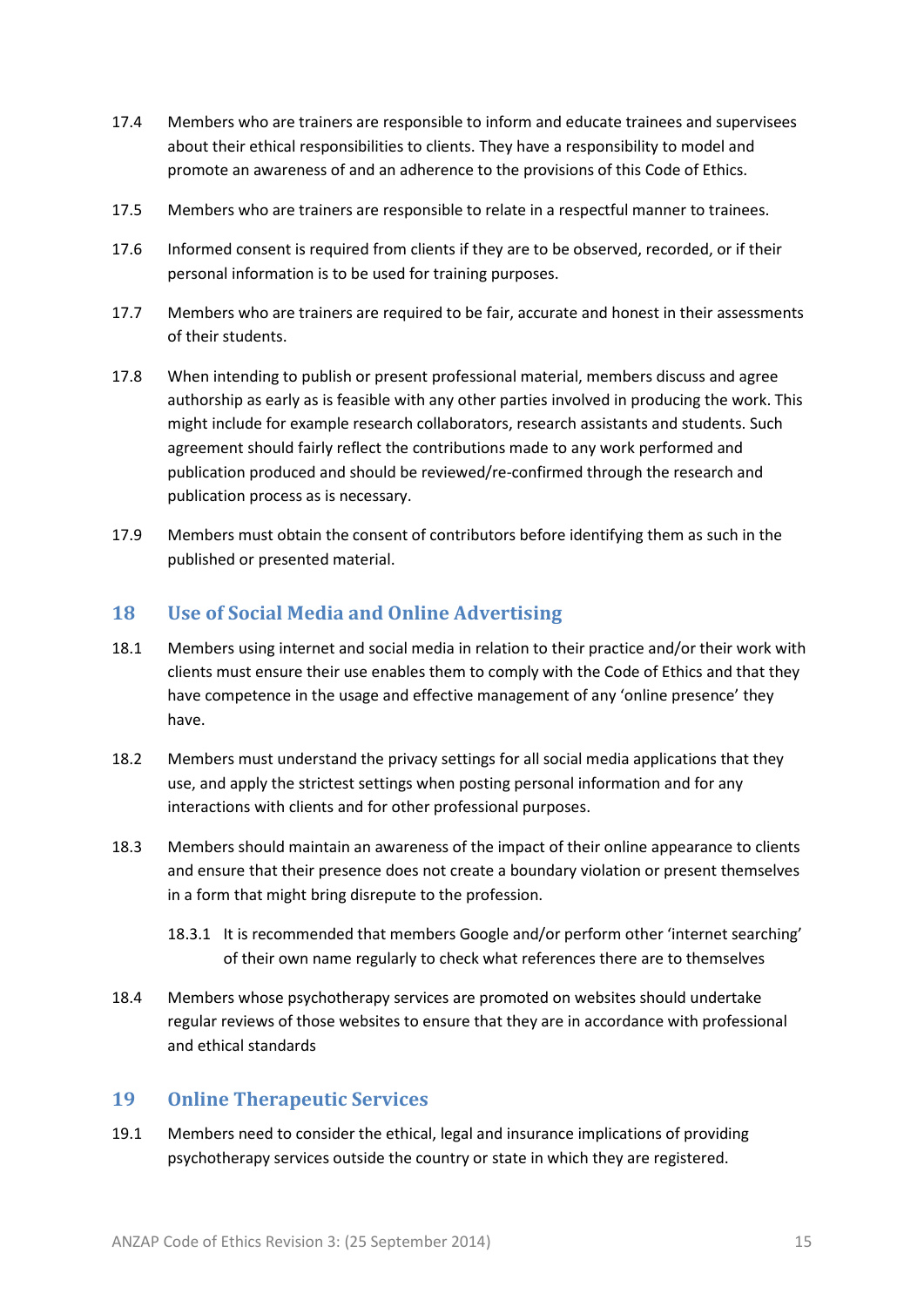- 19.2 Members providing psychotherapy services online (for example through Skype) should develop clear contact protocols for emergencies and alternative options for contact in the event of a break in the online contact (e.g. internet failure).
	- 19.2.1 Members should ensure that clients are aware of those protocols prior to commencement of the online treatment.
- 19.3 Members providing psychotherapy services online need to pay special attention to management of risk including having regard to:
	- 19.3.1 Restrictions of information by virtue of the media (emotional cues, restricted visual cues, distortions of voice) and resultant risk of miscommunication or misunderstanding;
	- 19.3.2 Maintenance of the frame and therapeutic boundaries, including arranging equipment in one place;
	- 19.3.3 The impact of the contraction or distortion of interpersonal distance: face to face vs computer vs mobile phone (cellphone – NZ) or tablet in video mode;
	- 19.3.4 The relational experience of the other when one person picks up a mobile device and walks around while using it;
	- 19.3.5 Time zone effects;
	- 19.3.6 Technological issues that impact on professional contact (equipment failure, risk of hackers, restricted access, issues related to poor video performance and potential video and/or voice delays in transmission;
	- 19.3.7 Management of client or therapist crises; and
	- 19.3.8 Legal issues.

#### <span id="page-15-0"></span>**20 Client Information**

- 20.1 Members should fully acquaint themselves with their legal obligations under their country and state jurisdictions in relation to the maintenance and storage of client information and records and ensure that their practices comply:
	- 20.1.1 For Australian members this includes the Australian Privacy Act 2008 and relevant state legislation;
	- 20.1.2 For New Zealand members this includes: The Health Practitioners Competence Assurance Act 2003 (HPCAA)**,** the Privacy Act 1993 and the Health Information Privacy Code 1994 and commentary 2008; and
	- 20.1.3 Members store all client records (written, electronic, audio and/or video) in a secure and confidential place.